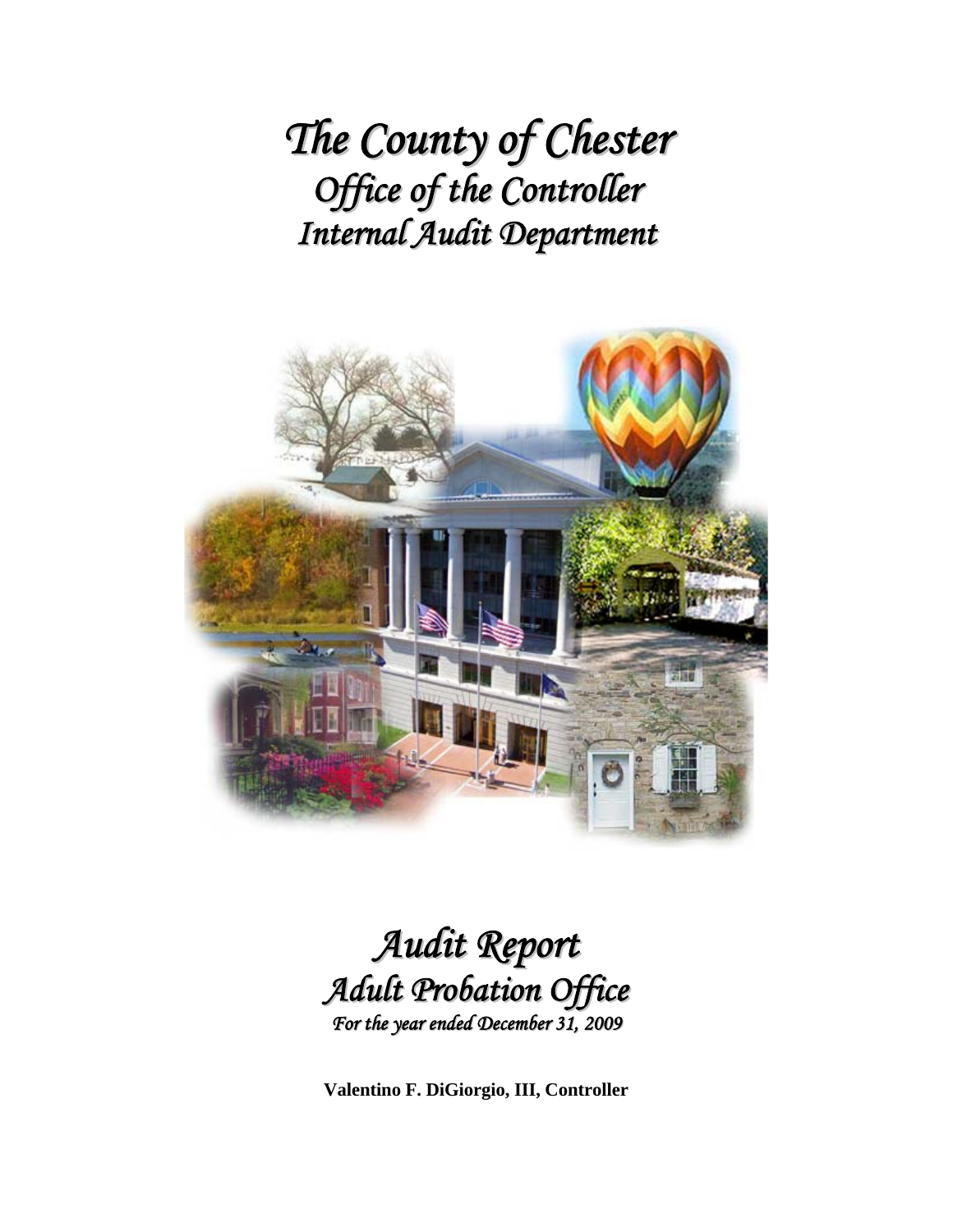#### **AUDIT OF OFFICE OF ADULT PROBATION**

**FOR THE YEAR ENDED DECEMBER 31, 2009** 

**Christopher Murphy, Chief Probation Officer Office of Adult Probation Chester County Justice Center 2nd Floor, Suite 2100 West Chester, PA 19380**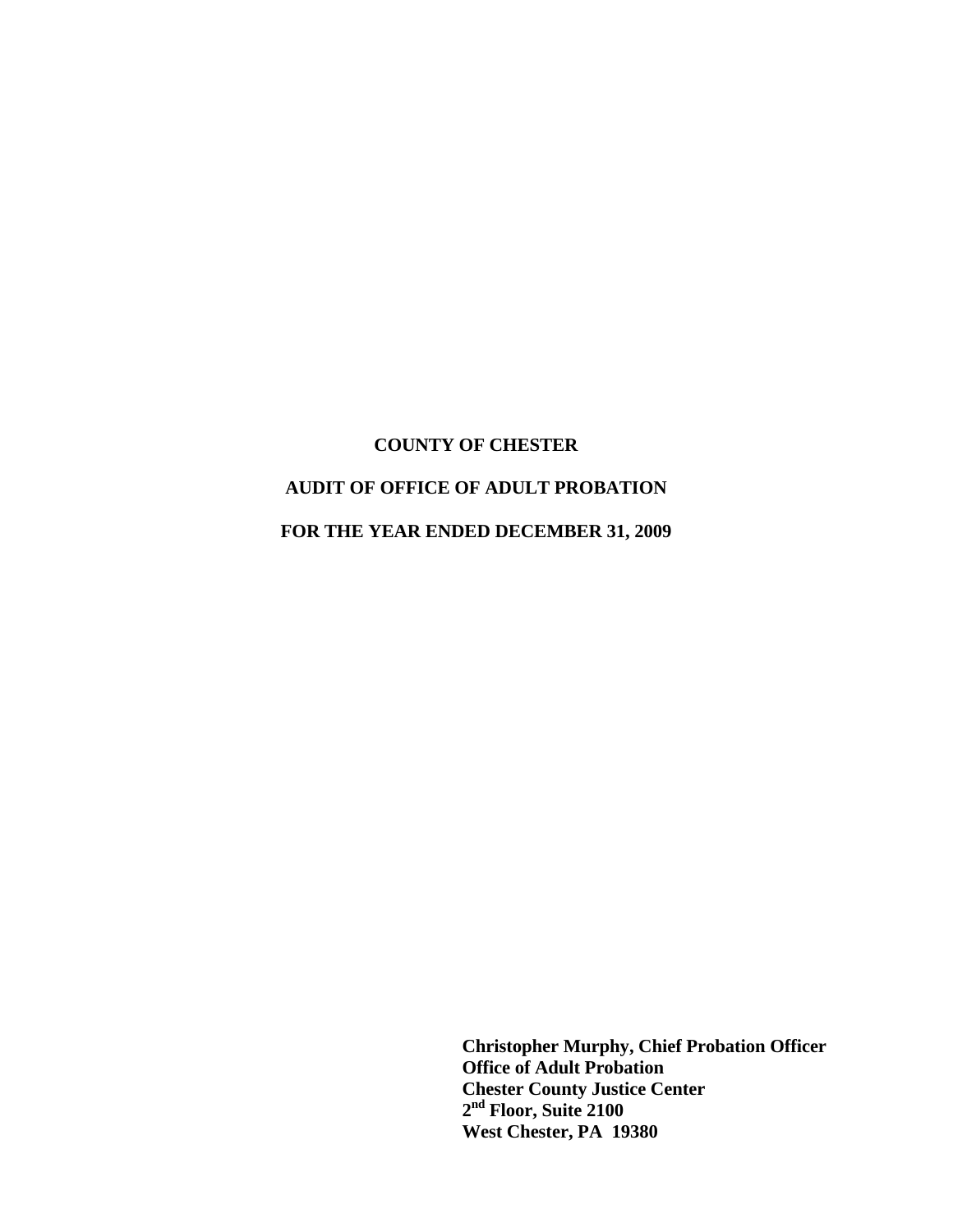## **AUDIT OF OFFICE OF ADULT PROBATION**

## **TABLE OF CONTENTS**

| <b>FINANCIAL STATEMENTS:</b>       |  |
|------------------------------------|--|
|                                    |  |
|                                    |  |
|                                    |  |
| AUDITOR'S REPORT ON COMPLIANCE AND |  |
|                                    |  |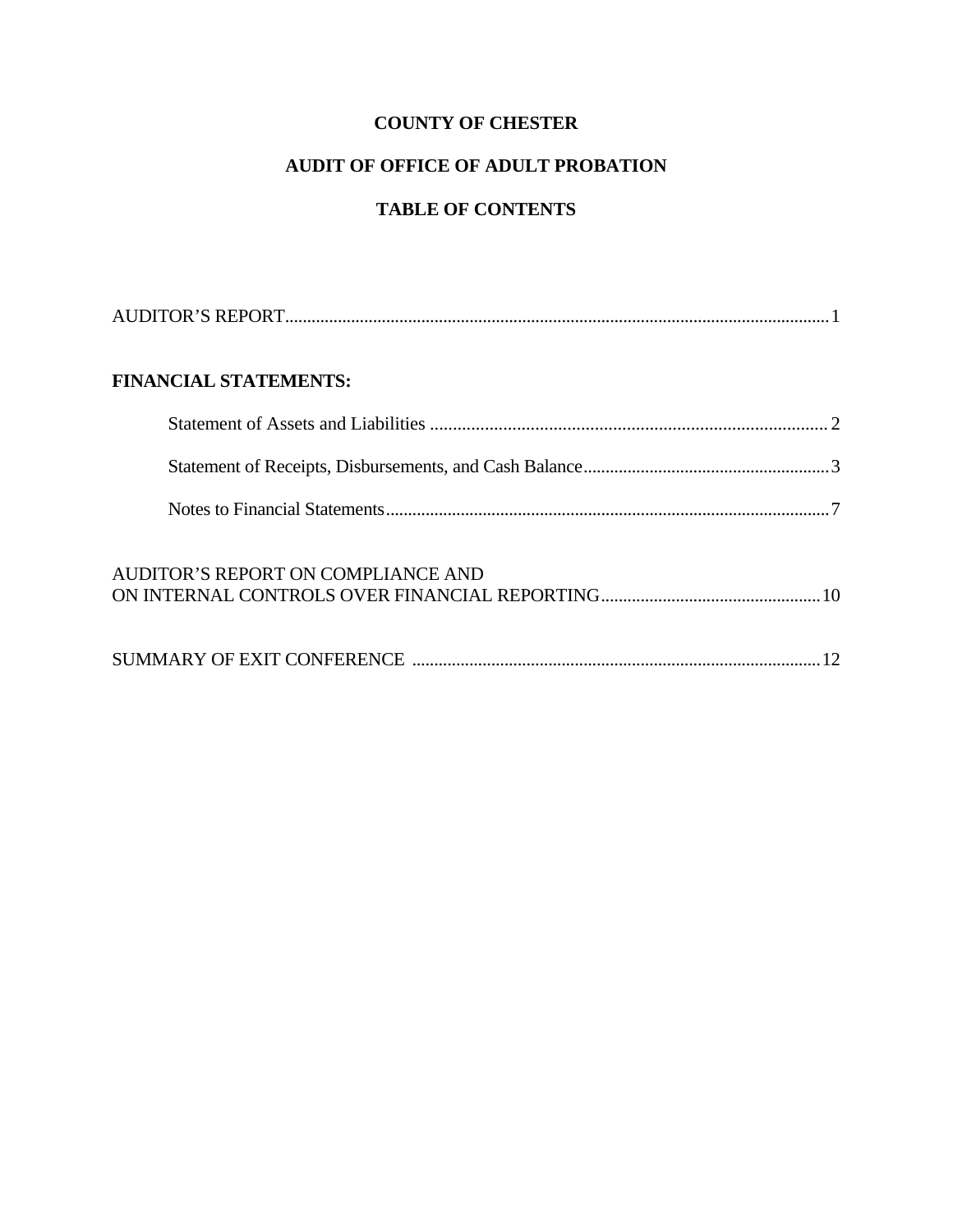

# **COUNTY OF CHESTER** OFFICE OF THE CONTROLLER

2 N. HIGH STREET, SUITE 540, P.O. BOX 2748, WEST CHESTER, PA 19380-0991 FAX: (610) 344-6750 TELEPHONE: (610) 344-6155

VALENTINO F. DIGIORGIO, III Controller

January 12, 2011

Office of Adult Probation Chester County Justice Center West Chester, Pennsylvania

Internal Audit has audited the accounts of the *Office of Adult Probation (APO)* in conjunction with the *Office of the Clerk of Courts* as of December 31, 2009, and has compiled the attached Statement of Assets and Liabilities and the related Statements of Cash Receipts, Disbursements, and Cash Balances for the year then ended. It is Internal Audit's responsibility to audit annually the accounts of any office receiving money for use by the Commonwealth of Pennsylvania and to report the results of such audits to the Chester County Commissioners and the Chester County Court of Common Pleas. It is management's responsibility to maintain, update, and reconcile these accounts on a continuous basis.

Our audit was conducted in accordance with generally accepted auditing standards and the Government Auditing Standards issued by the Comptroller General of the United States. Those standards require that we plan and perform the audit in a manner that will provide *reasonable assurance* that the accounts are free of material misstatement and that amounts are properly supported and approved.

As described in Note 1, the accompanying financial statements are prepared on the cash basis of accounting, which is a comprehensive basis of accounting other than generally accepted accounting principles. Accordingly, the statements referred to above are not intended to present the financial position and results of operations of *APO* in conformity with generally accepted accounting principles.

In our opinion, accounts maintained by *APO* are stated fairly as of December 31, 2009. Consequently, the corresponding financial statements prepared by Internal Audit present fairly, in all material respects, the assets and liabilities of *APO* as of December 31, 2009, and the cash receipts, disbursements, and cash balances for the year then ended.

In accordance with Government Auditing Standards, Internal Audit has also issued a report dated January 12, 2011, which provides our evaluation of *APO's* internal control over financial reporting and on our tests of compliance with certain provisions of laws, regulations, policies and/or procedures. That report is an integral part of an audit performed in accordance with Government Auditing Standards and should be read in conjunction with this report in considering the results of our audit.

Valet O. Grapio III

Valentino F. DiGiorgio, III **Controller**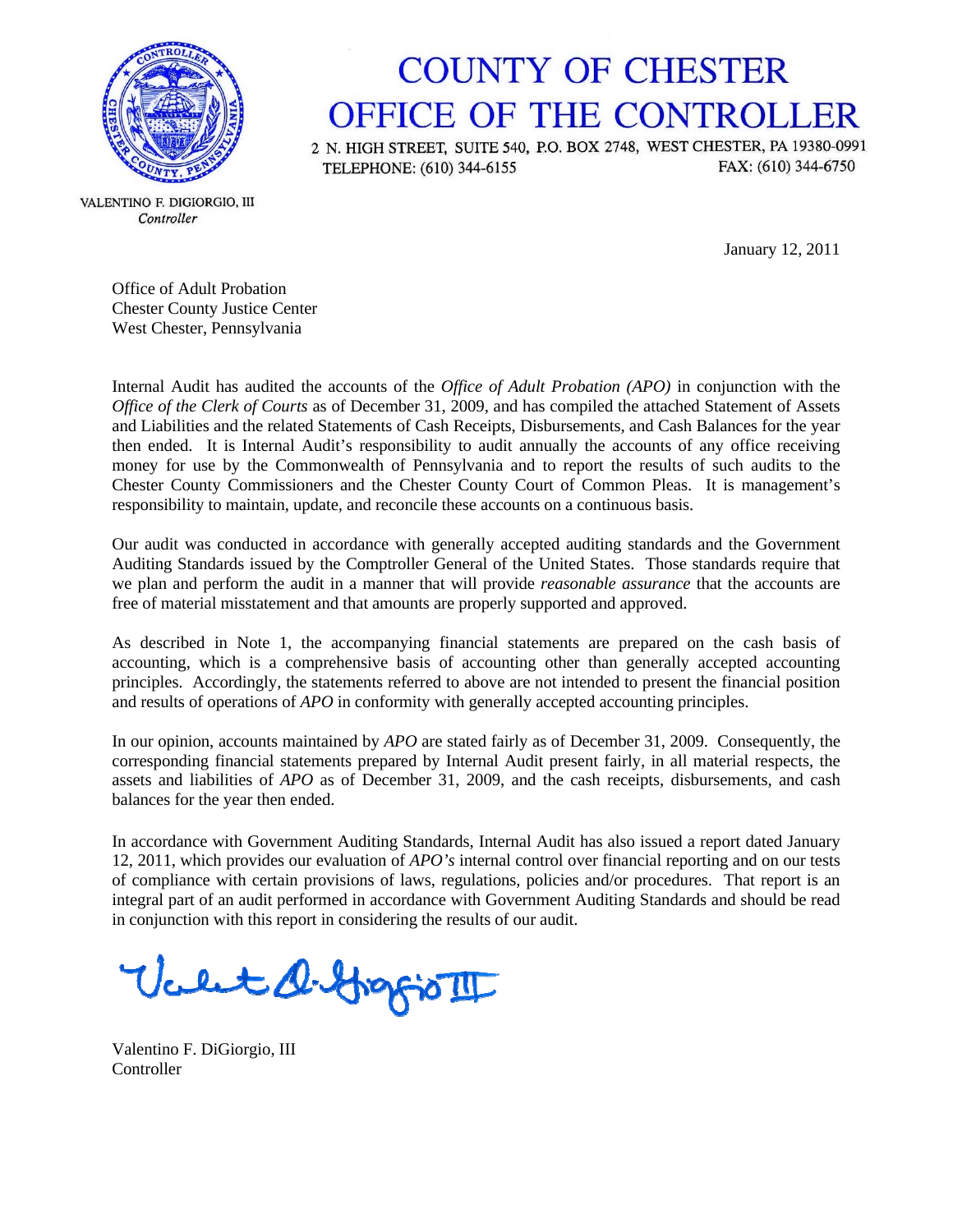#### **OFFICE OF THE CLERK OF COURTS / ADULT PROBATION**

### **STATEMENT OF ASSETS AND LIABILITIES**

#### **DECEMBER 31, 2009**

| <b>Assets</b>                                                 |              |             |
|---------------------------------------------------------------|--------------|-------------|
| Cash - Clerk General Account - CPCMS                          | \$<br>6,766  |             |
| Cash - Clerk Summary Appeal Escrow - CPCMS                    | 31,114       |             |
| Cash - Clerk Bail Escrow Account - CPCMS                      | 1,107,984    |             |
| Cash - Clerk / APO Costs, Fines & Restitution Account - CPCMS | 906,978      |             |
| <b>Total Cash from CPCMS Accounts</b>                         |              | \$2,052,842 |
| Cash - Clerk Bail Escrow Account – Legacy                     |              | 200,956     |
| Cash - Clerk Summary Appeal Escrow - Legacy                   |              | 3,380       |
| Cash - Clerk Bail Bondsman Escrow - Legacy                    |              | 25,000      |
| Cash - Clerk Change Fund                                      |              | 300         |
| Cash - APO Change Fund                                        |              | 200         |
| <b>Cash - Automation Fund Account</b>                         | 57,510       |             |
| <b>Cash - Automation Fund CD</b>                              | 66,012       |             |
| <b>Total Other Cash</b>                                       |              | 123,522     |
| Due from County                                               |              | 1,310       |
| <b>Total Assets</b>                                           |              | \$2,407,510 |
| <b>Liabilities</b>                                            |              |             |
| <b>Undisbursed Funds:</b>                                     |              |             |
| Due to County - Clerk                                         | \$<br>24,577 |             |
| Due to County - APO                                           | 192,664      |             |
| Due to Commonwealth of PA - Clerk / APO                       | 144,760      |             |
| Due to Municipalities - Clerk / APO                           | 29,719       |             |
| Due to Bail Bondsman - Clerk                                  | 25,000       |             |
| Due to Clerk of Courts - Automation Fund                      | 126,742      |             |
| Due to Individuals - APO                                      | 1,863,548    |             |
| <b>Total Undisbursed Funds</b>                                |              | \$2,407,010 |
| Due to County - Clerk Change Fund                             |              | 300         |
| Due to County - APO Change Fund                               |              | 200         |
| <b>Total Liabilities</b>                                      |              | \$2,407,510 |
|                                                               |              |             |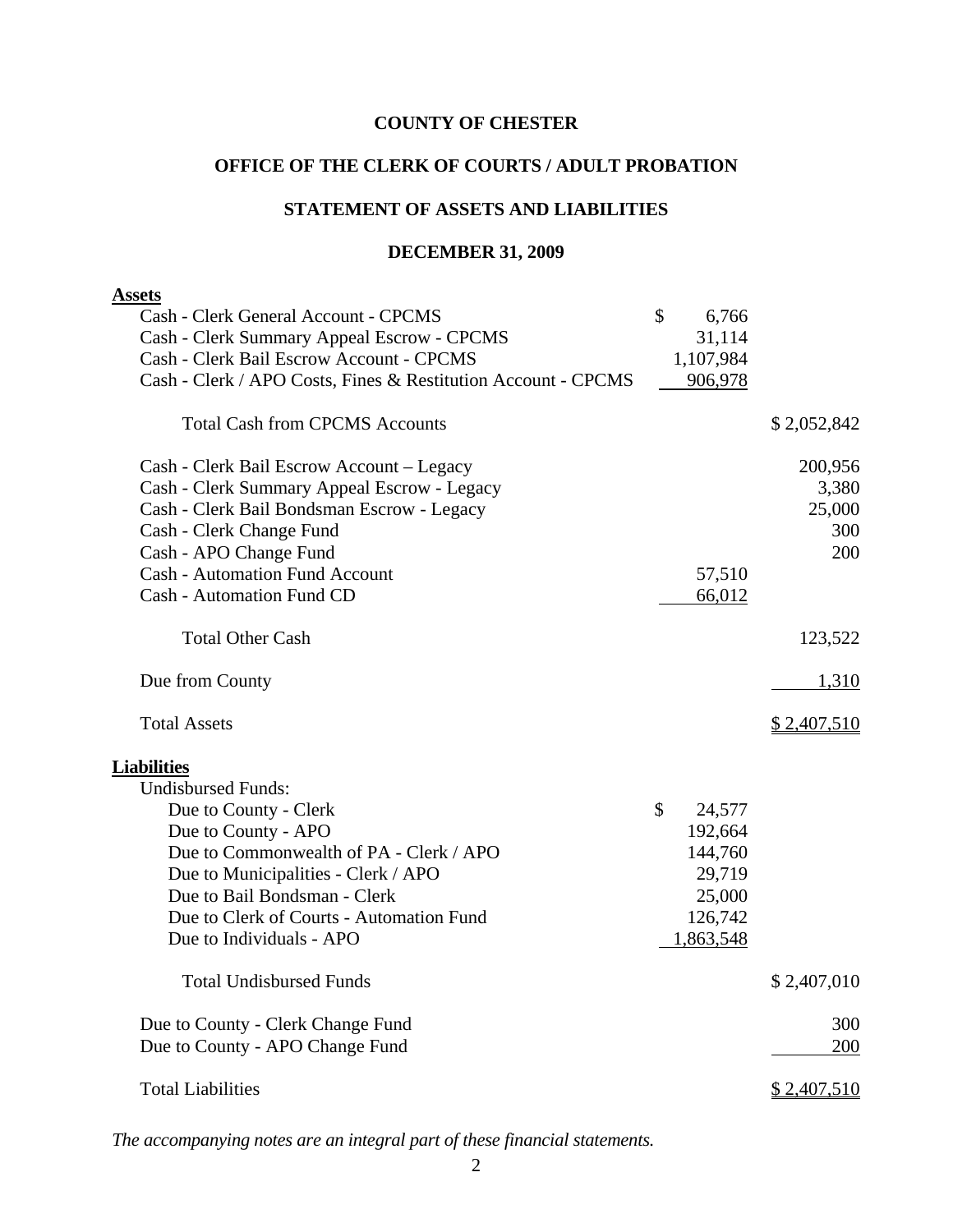#### **OFFICE OF THE CLERK OF COURTS AND ADULT PROBATION**

#### **STATEMENT OF CASH RECEIPTS, DISBURSEMENTS, AND CASH BALANCE**  *CPCMS ACCOUNTS*

#### **YEAR ENDED DECEMBER 31, 2009**

| Cash Balance, January 1, 2009         |             |             | \$1,710,215 |
|---------------------------------------|-------------|-------------|-------------|
| Receipts:                             |             |             |             |
| Cash                                  | \$7,067,017 |             |             |
| <b>Total Receipts</b>                 |             | \$7,067,017 |             |
| Disbursements:                        |             |             |             |
| <b>Bail Escrow</b>                    | 974,869     |             |             |
| Filing Fee                            | 59,158      |             |             |
| Restitution                           | 5,601,785   |             |             |
| <b>Summary Appeal</b>                 | 88,578      |             |             |
| <b>Total Disbursements</b>            |             | 6,724,390   |             |
| Excess of receipts over disbursements |             |             | 342,627     |
| Cash Balance, December 31, 2009       |             |             | 2,052,842   |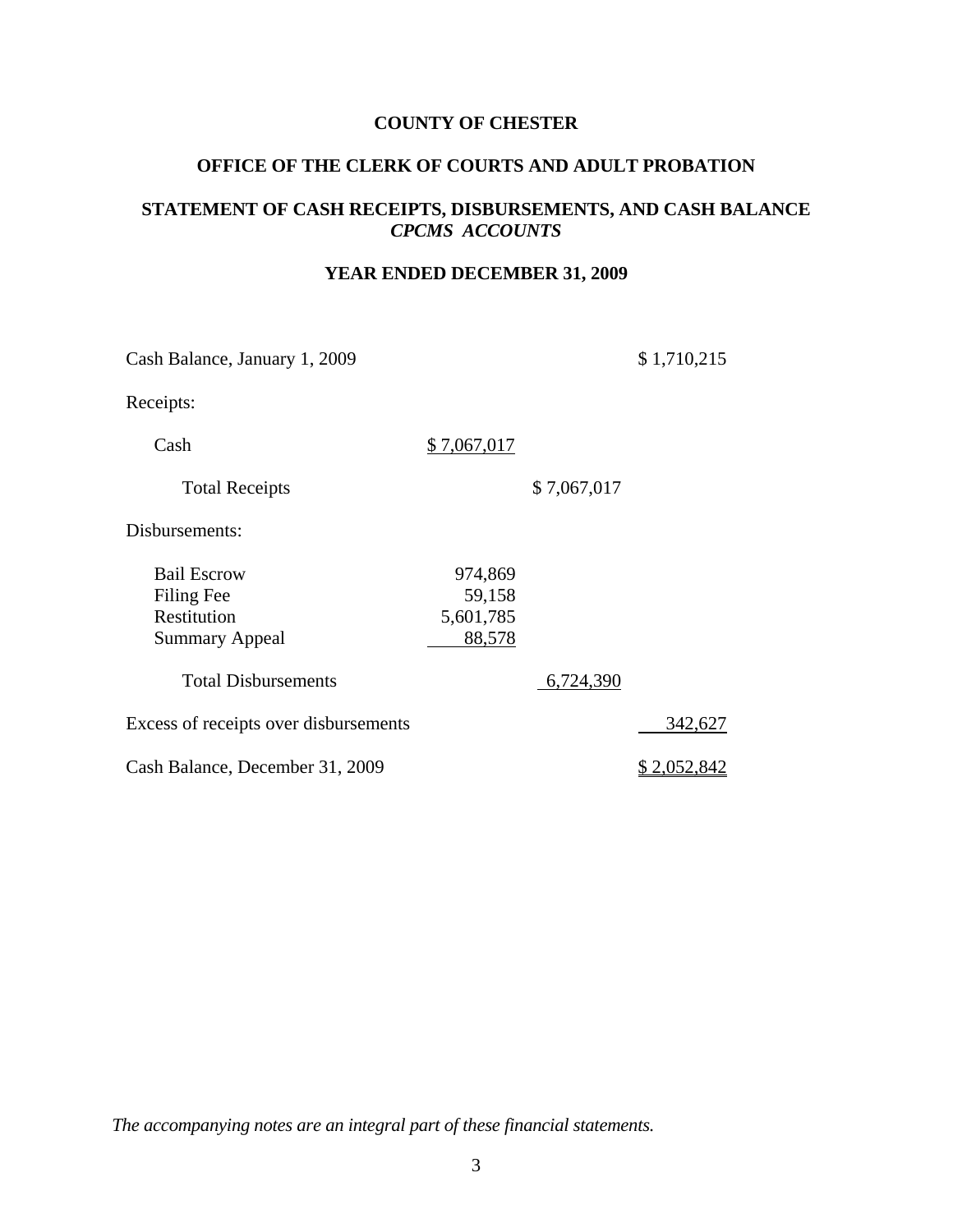#### **OFFICE OF THE CLERK OF COURTS**

#### **STATEMENT OF CASH RECEIPTS, DISBURSEMENTS, AND CASH BALANCE**  *BAIL ACCOUNT*

#### **YEAR ENDED DECEMBER 31, 2009**

| Cash Balance, January 1, 2009           |           |           | \$       | 274,135   |
|-----------------------------------------|-----------|-----------|----------|-----------|
| Receipts:                               |           |           |          |           |
| <b>Escrow Interest</b>                  | \$<br>447 |           |          |           |
| <b>Total Receipts</b>                   |           | \$<br>447 |          |           |
| Disbursements:                          |           |           |          |           |
| Refunds                                 | 9,835     |           |          |           |
| Forfeitures                             | 48,358    |           |          |           |
| Interest                                | 474       |           |          |           |
|                                         | 14,959    |           |          |           |
| <b>Total Disbursements</b>              |           | 73,626    |          |           |
| Excess of disbursements (over) receipts |           |           |          | (73, 179) |
| Cash Balance, December 31, 2009         |           |           | <u>s</u> | 200,956   |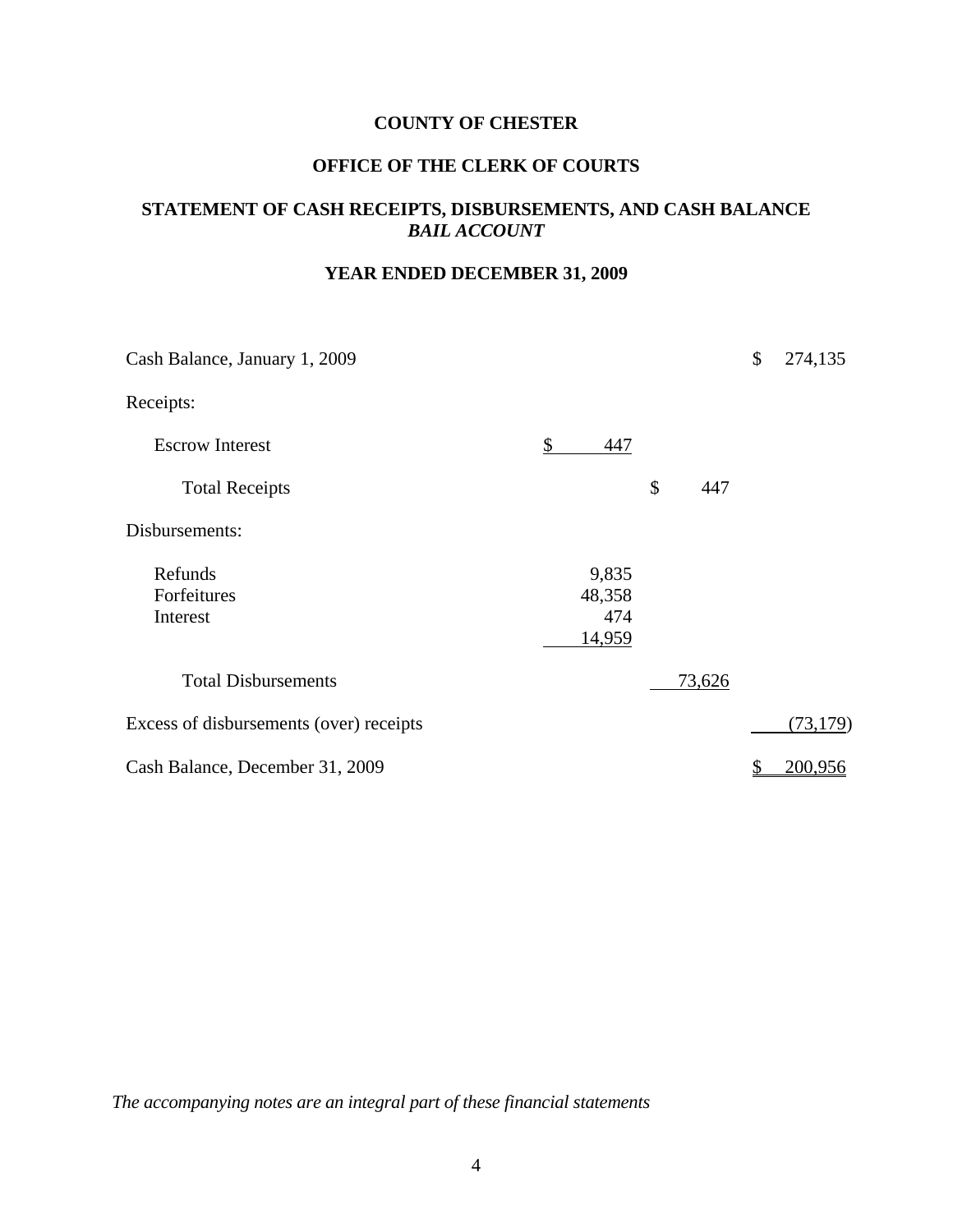#### **OFFICE OF THE CLERK OF COURTS**

#### **STATEMENT OF CASH RECEIPTS, DISBURSEMENTS, AND CASH BALANCE**  *SUMMARY APPEAL ACCOUNT*

#### **YEAR ENDED DECEMBER 31, 2009**

| Cash Balance, January 1, 2009             |               |                     |                  | \$<br>3,380 |
|-------------------------------------------|---------------|---------------------|------------------|-------------|
| Receipts:                                 |               |                     |                  |             |
| <b>Escrow</b><br>Interest                 | $\mathcal{S}$ | $\overline{0}$<br>0 |                  |             |
| <b>Total Receipts</b>                     |               | \$                  | $\boldsymbol{0}$ |             |
| Disbursements:                            |               |                     |                  |             |
| <b>Escrow Refunds</b><br><b>Bank Fees</b> |               | $\overline{0}$<br>0 |                  |             |
| <b>Total Disbursements</b>                |               |                     | $\theta$         |             |
| Excess of receipts over disbursements     |               |                     |                  | $\theta$    |
| Cash Balance, December 31, 2009           |               |                     |                  | 3,380       |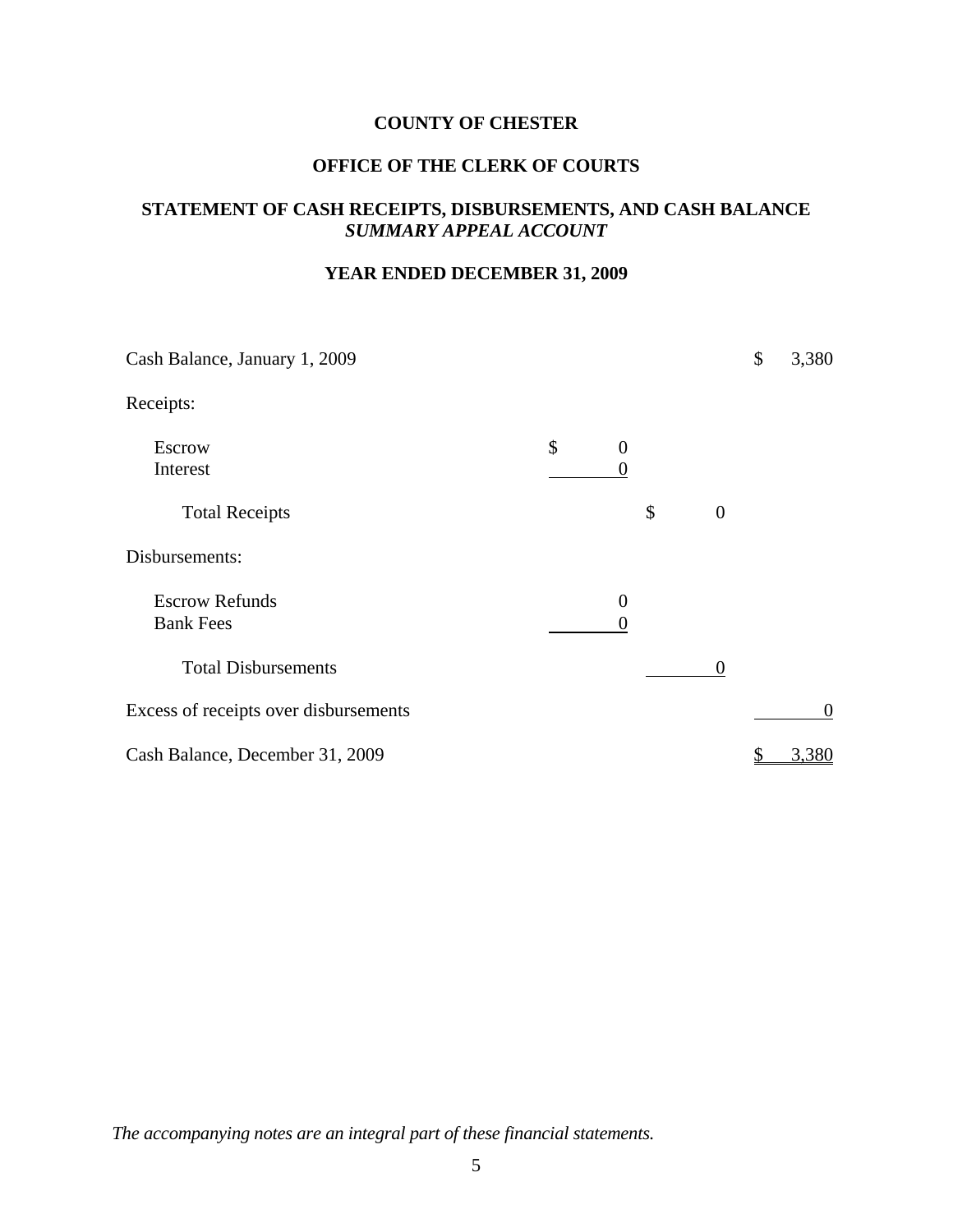#### **OFFICE OF THE CLERK OF COURTS**

#### **STATEMENT OF CASH RECEIPTS, DISBURSEMENTS, AND CASH BALANCE**  *AUTOMATION FEE FUND*

#### **YEAR ENDED DECEMBER 31, 2009**

| Cash Balance, January 1, 2009                                                                                            |              |                |        | \$<br>99,284    |
|--------------------------------------------------------------------------------------------------------------------------|--------------|----------------|--------|-----------------|
| Receipts:                                                                                                                |              |                |        |                 |
| Fees collected by Office of the Clerk of Courts<br>Fees collected by Office of Adult Probation<br><b>Interest Income</b> | \$<br>15,731 | 6,405<br>2,191 |        |                 |
| <b>Total Receipts</b>                                                                                                    |              | \$             | 24,327 |                 |
| Disbursements:                                                                                                           |              |                |        |                 |
| <b>Bank Fees</b>                                                                                                         |              | 89             |        |                 |
| <b>Total Disbursements</b>                                                                                               |              |                | 89     |                 |
| Excess of receipts over disbursements                                                                                    |              |                |        | 24,238          |
| Cash Balance, December 31, 2009                                                                                          |              |                |        | <u> 123,522</u> |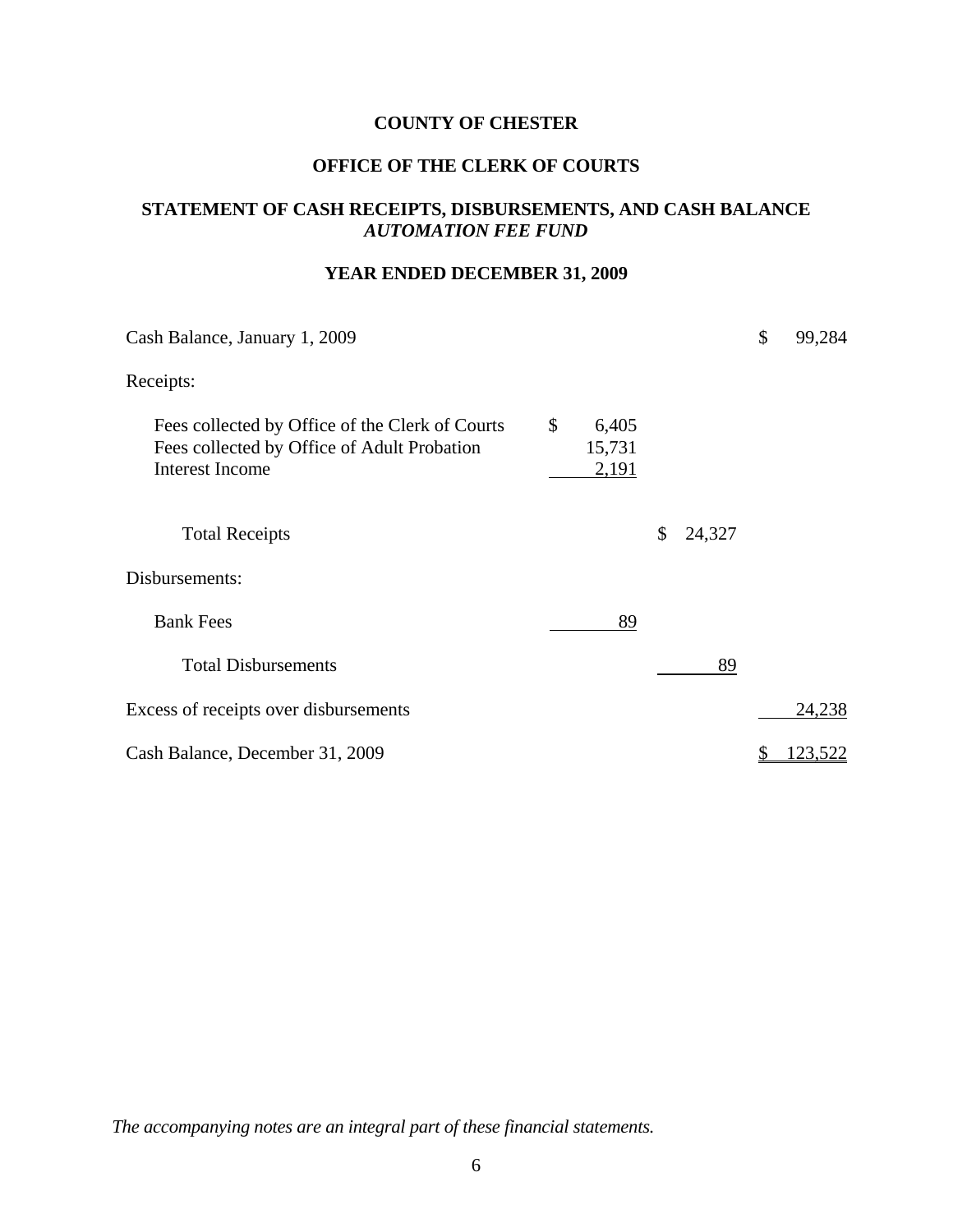#### **OFFICE OF ADULT PROBATION**

#### **NOTES TO FINANCIAL STATEMENTS**

#### **FOR THE YEAR ENDED DECEMBER 31, 2009**

#### *Note 1 - Summary of Significant Accounting Policies*

#### **Background and Reporting Entity**

The APO provides supervision of offenders and facilitates offender rehabilitation. Additionally, the department compiles investigative reports that assist the Court in making sentencing and parole decisions.

There are eight programs under which the APO provides services:

*General Supervision* – This program includes the probation officers assigned to supervise general probation, parole or Accelerated Rehabilitative Disposition (ARD) cases.

*Pre-Sentence Investigation* – Responsible for completing Pre-Sentence Investigation (PSI) reports for the Court.

*Collections* – Responsible to collect fines, fees, costs and restitution ordered by the Court.

*Intensive Supervision Programs* – Provides intensive supervision services to a variety of high risk, high need clients including sex offenders, mental health offenders, repeat domestic batterers, and chronic drug and alcohol abusers.

*Intermediate Punishment* – Provides electronic monitoring and intensive supervision services to offenders approved for the Intermediate Punishment Program by the Court. Provides a safe alternative for non-violent prison bound offenders.

*Drug Court* – Provides an alternative for those convicted of non-violent drug offenses including intensive supervision, drug testing, treatment and non-traditional court intervention to stop drug abuse.

*Community Service* – Provides a coordinated and supervised approach to the completion of community service by offenders as ordered by the Court.

*Bilingual Supervision* – This program includes the supervision of Spanish speaking clients ordered to participate in any of the four major programs.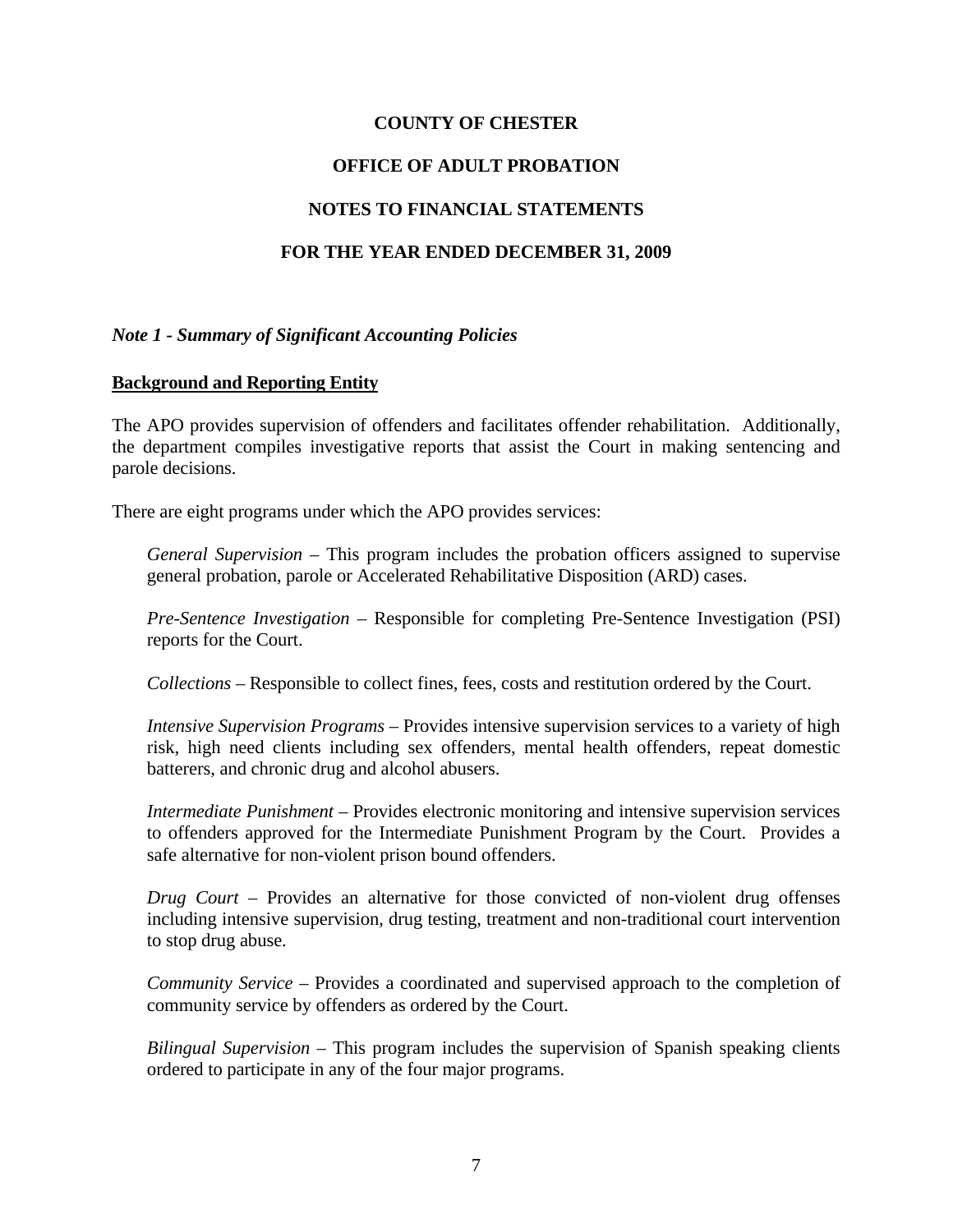#### **OFFICE OF ADULT PROBATION**

#### **NOTES TO FINANCIAL STATEMENTS**

#### **FOR THE YEAR ENDED DECEMBER 31, 2009**

#### *Note 1 - Summary of Significant Accounting Policies (continued)*

The actual operating expenses of the *APO* are paid by the County of Chester. These costs include the salary and wages of office employees, fringe benefits, postage, telephone, office supplies, computer/LAN use, and furniture and equipment. These costs are not included in the audited Statements of Cash Receipts, Disbursements, and Cash Balances.

#### **Basis of Accounting**

The books and records of the *APO* are maintained on the cash basis of accounting. Consequently, receipts are recognized when received rather than when assessed or otherwise due, and disbursements are recognized when paid rather than when the obligation is incurred. Accordingly, the accompanying statements do not present the assets, liabilities, receipts, disbursements, and cash balances in accordance with generally accepted accounting principles.

#### *Note 2 - Legal Matters*

Our audit disclosed no pending litigation involving *APO* or its Chief Probation Officer (Christopher Murphy) for the year ended December 31, 2009.

#### *Note 3 – CPCMS System*

The Administrative Office of Pennsylvania Courts *(AOPC)* initiated a project in 2001 to develop and implement a statewide Common Pleas Court Case Management System (CPCMS). CPCMS is now installed in the Commonwealth's sixty judicial districts in sixty-seven counties; CPCMS was implemented in Chester County February 6, 2006. CPCMS provides case management tracking for the offices of the Clerks of Court, Court Administration and Common Pleas judges and their staffs. Additional user groups include county fiscal offices, probation departments and limited write access for criminal justice-related offices (District Attorney, Sheriff and Prison) connected to a county network.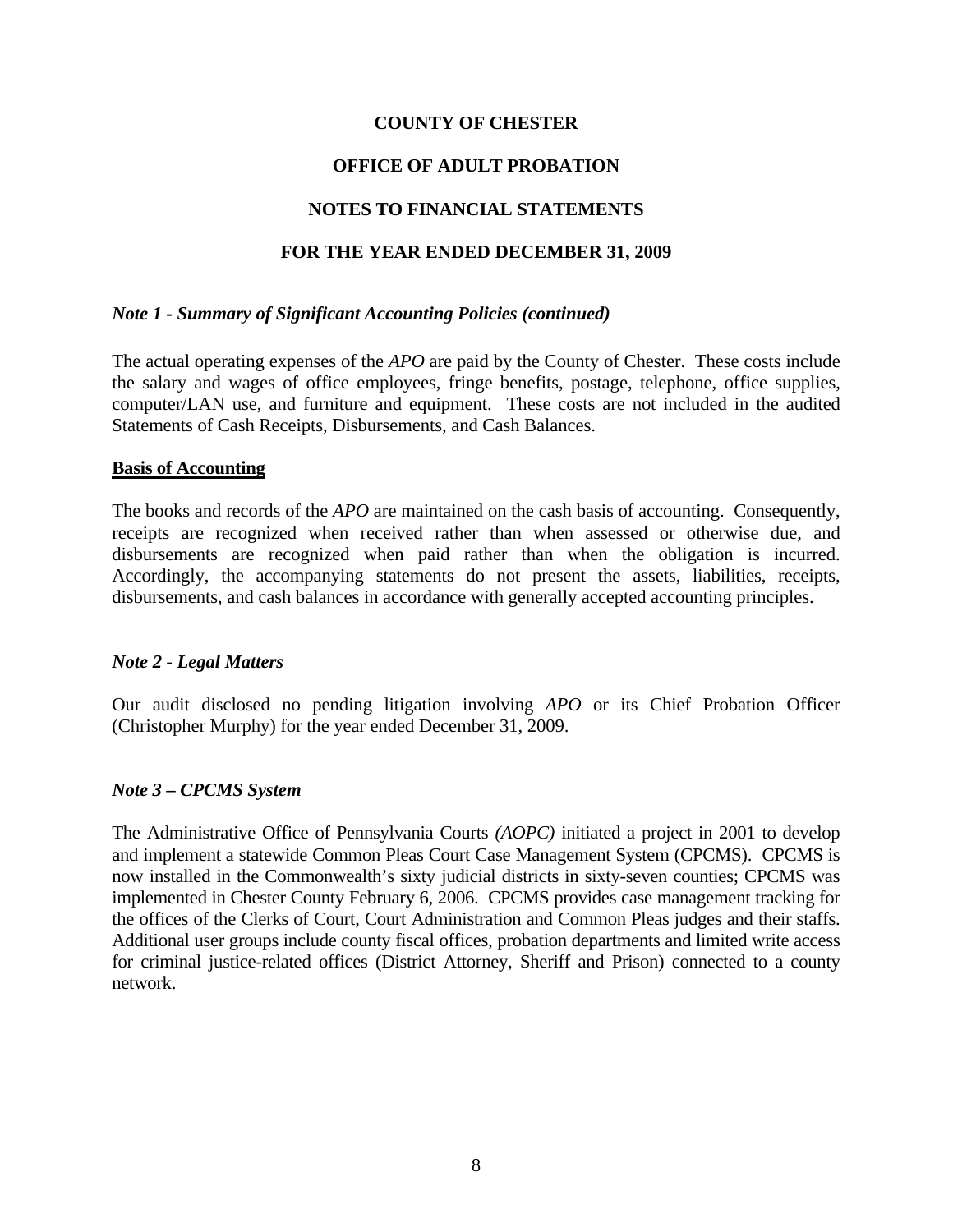#### **OFFICE OF ADULT PROBATION**

#### **NOTES TO FINANCIAL STATEMENTS**

#### **FOR THE YEAR ENDED DECEMBER 31, 2009**

#### *Note 3 – CPCMS System (continued)*

All case-related funds and financial transactions receipted after the implementation of CPCMS must be maintained in and tracked through CPCMS; the Clerk of Courts *(Clerk)* was required to establish new bank accounts for this purpose.

CPCMS requires that the records and funds for transactions for all fines, costs and restitution be maintained in one bank account "belonging to" the *Clerk*, regardless of whether one or more offices or departments actually receipt or disburse all or part of those funds, and that all transactions for that account to be recorded in CPCMS. Prior to CPCMS, the majority of fines, costs and restitution was collected through payments made to Chester County Adult Probation *(APO).* Some disbursements were done by the Clerk; however, most disbursements of fines, costs and restitution were done by vouchers prepared by APO for disbursement by the County. The *Clerk* established the required new "Clerk of Courts / Adult Probation" bank account and consulted with *AOPC* and with Chester County *APO*, Court Administration, DCIS, Controller and Finance to establish procedures to best implement and administer the new joint bank account which contains co-mingled funds receipted and disbursed according to CPCMS requirements (none of these funds are now disbursed through the Chester County Controller or Treasurer). As a result, the financial statements of each office must be combined into one set of financial statements in respect to the shared bank account (the Fines, Costs and Restitution account).

#### *Note 4 – Automation Fee Fund*

The *Clerk* established a new fund in 2004 pursuant to the Pennsylvania Clerk of Courts Fee Bill; 42 PCS 1725.4. In addition to any other fee authorized by law, an automation fee of not more than \$5 may be charged and collected by the *Clerk* for the initiation of any action or legal proceeding. The automation fee shall be deposited into a special Clerk of Courts automation fund established in each county. Monies in the special fund shall be used solely for the purpose of automation and continued automation update of the Office of the Clerk of Courts. Until 2007, the *Clerk* maintained this fund in a Deferred Revenue account on the County general ledger. In September 2007 the *Clerk* opened a separate bank account and certificate of deposit to maintain these funds.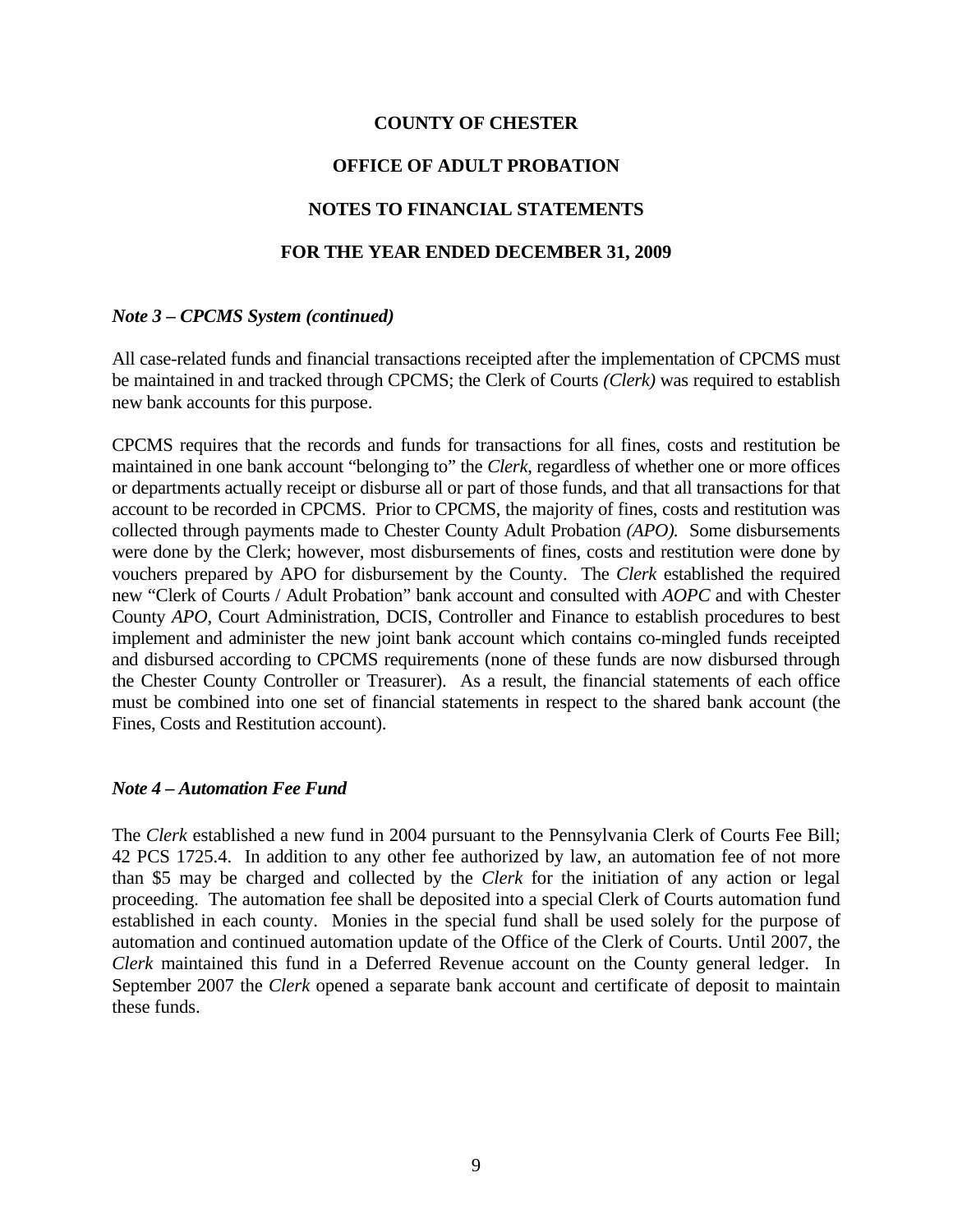

# **COUNTY OF CHESTER** OFFICE OF THE CONTROLLER

2 N. HIGH STREET, SUITE 540, P.O. BOX 2748, WEST CHESTER, PA 19380-0991 FAX: (610) 344-6750 TELEPHONE: (610) 344-6155

January 12, 2011

VALENTINO F. DIGIORGIO, III Controller

> Office of Adult Probation Chester County Justice Center West Chester, Pennsylvania

#### **Report on Compliance and on Internal Controls Over Financial Reporting**

In accordance with Government Auditing Standards, the scope of our audit included an examination and evaluation of the adequacy and effectiveness of *APO's* system of internal controls and *APO's* quality of performance in carrying out its assigned responsibilities. The primary objectives of internal controls include the following:

- Safeguarding of Assets
- Reliability and integrity of information
- Compliance with policies, procedures, laws and regulations
- Compliance with provisions of contract and lease agreements.

In addition, generally accepted auditing standards (GAAS) require that auditors obtain an understanding of the internal control process and assess control risk in financial statement audits. For a financial statement audit, internal control is defined as a process which is designed to provide reasonable assurance that objectives regarding the reliability of financial reporting, the effectiveness and efficiency of operations, and the compliance with applicable laws and regulations are achieved. The internal control process consists of five components. They are the *control environment*, *risk assessment*, *information and communication*, *monitoring*, and *control activities*.

The *control environment* sets the tone of the organization and is the foundation for all other components of internal control. The collective effect of various important factors defines the *control environment*, which in turn establishes, enhances, or mitigates the effectiveness of policies and procedures. These important factors include the entity's organizational structure and methods of assigning authority and responsibility.

The *risk assessment* is the entity's identification and analysis of relevant risks to the achievement of its objectives, and forms a basis for determining how the risks should be managed.

*Information and communication* are the identification, capture, and exchange of information in a form and time frame that enables people to carry out their responsibilities.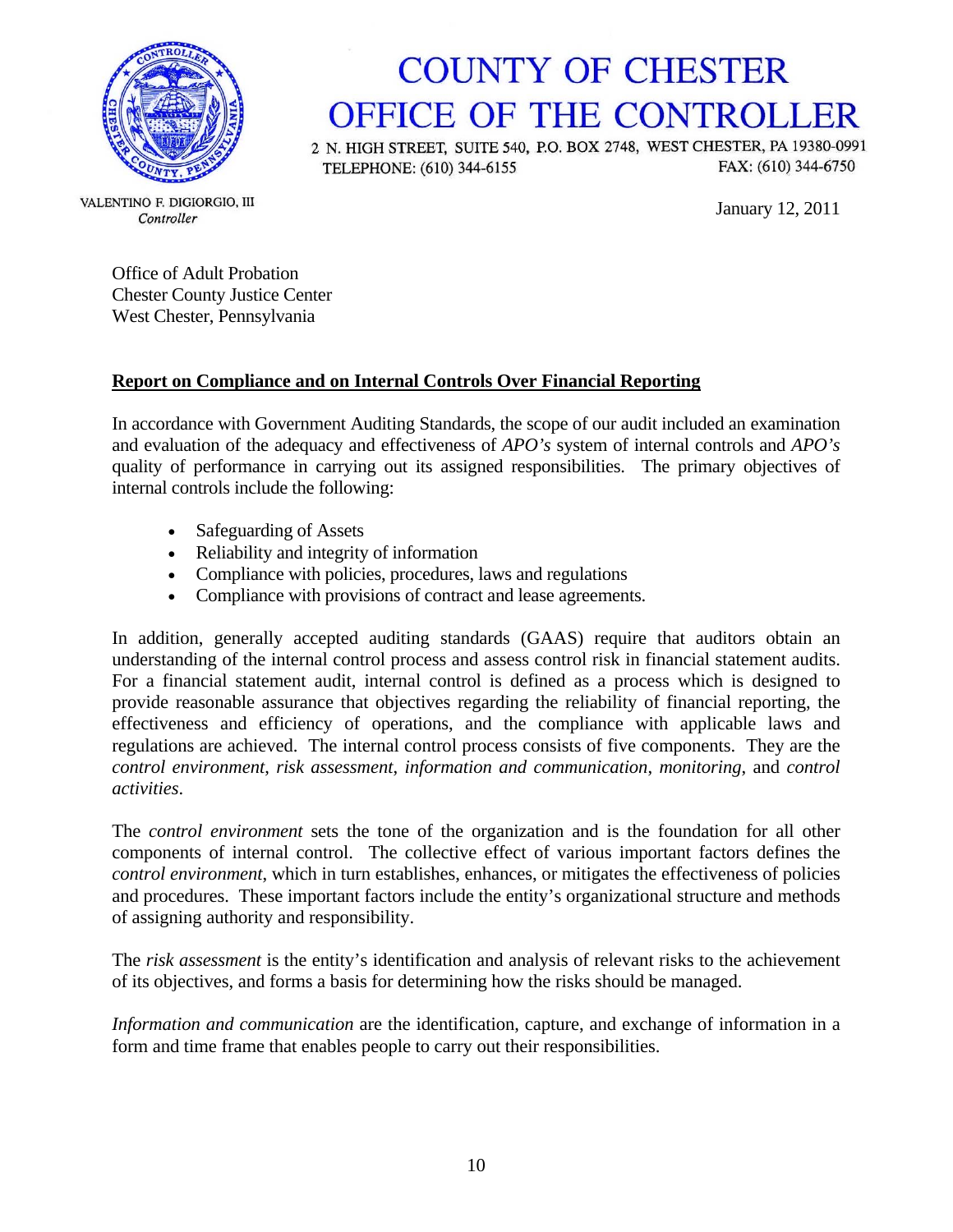#### **Report on Compliance and on Internal Controls Over Financial Reporting (continued)**

*Monitoring* is a process that assesses the quality of internal control performance over time.

*Control activities* are the policies and procedures that help ensure management directives are carried out. These policies and procedures may be classified as:

- Authorization
- Segregation of duties
- Documentation
- Physical safeguards
- Independent checks and balances.

Our audit disclosed no significant deficiencies or material weaknesses that, in our opinion, pose a significant risk to *APO* and/or to the County of Chester:

Other findings of a lesser significance in the areas of internal control and compliance specifically:

- Recording / Recordkeeping with respect to manual receipts, cash disbursements and voided disbursements
- Safeguarding of Assets with respect to voided disbursements
- Compliance with policies and procedures with respect to manual receipts

have been addressed under separate cover with the management of *APO* for its action and/or response. Copies of the Management Letter will be made available upon request.

This report is intended for the information of the Chester County Board of Commissioners and the Chester County Court of Common Pleas. This report is, however, a matter of public record, and its distribution is not limited.

Valet diffingion

Valentino F. DiGiorgio, III Controller